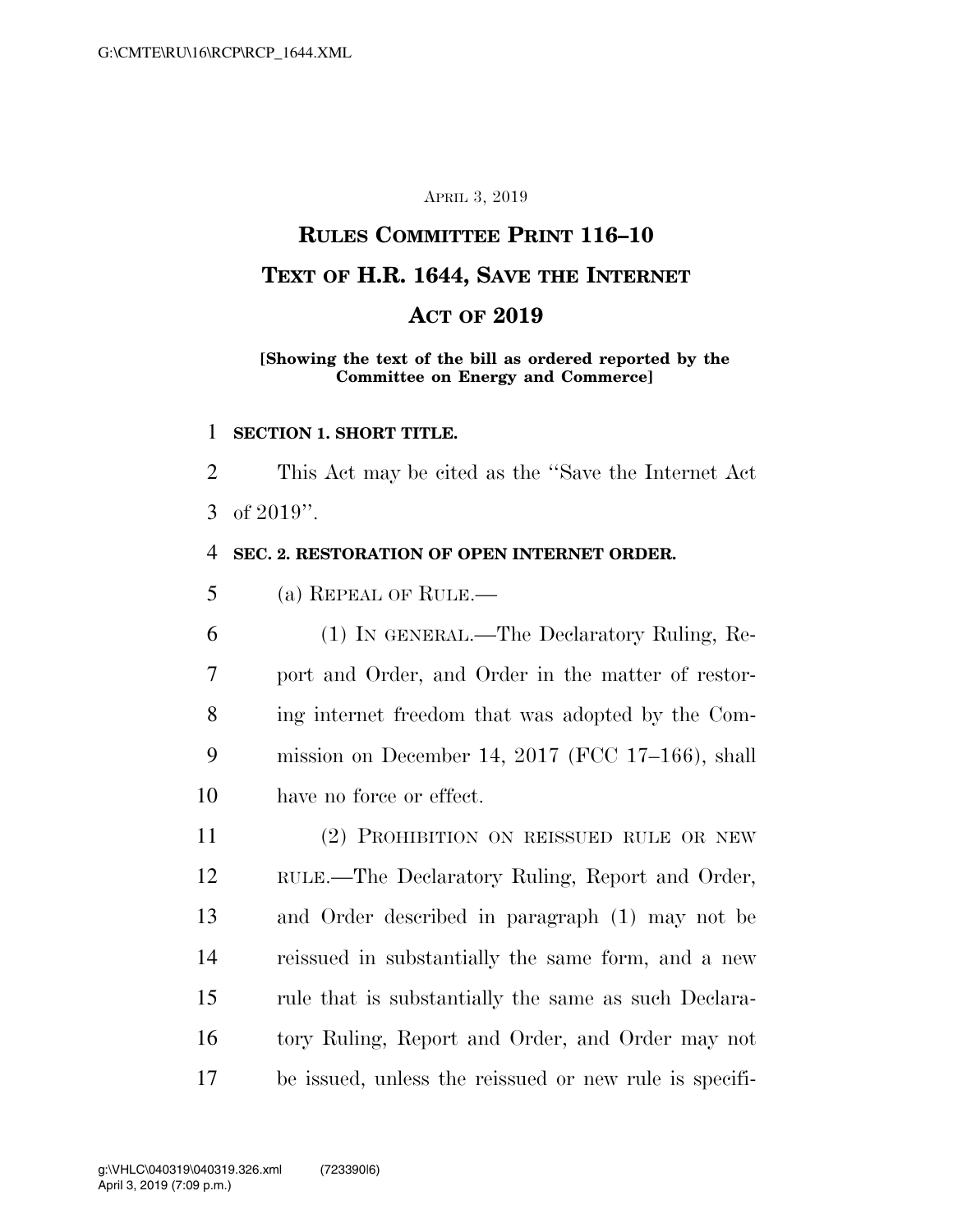cally authorized by a law enacted after the date of the enactment of this Act. (b) RESTORATION OF REPEALED AND AMENDED RULES.—The following are restored as in effect on Janu- ary 19, 2017: (1) The Report and Order on Remand, Declara- tory Ruling, and Order in the matter of protecting and promoting the open internet that was adopted by the Commission on February 26, 2015 (FCC 15– 24). (2) Part 8 of title 47, Code of Federal Regula- tions. (3) Any other rule of the Commission that was amended or repealed by the Declaratory Ruling, Re- port and Order, and Order described in subsection 16  $(a)(1)$ . (c) DEFINITIONS.—In this section: (1) COMMISSION.—The term ''Commission'' means the Federal Communications Commission. 20 (2) RESTORED AS IN EFFECT ON JANUARY 19, 2017.—The term ''restored as in effect on January 19, 2017'' means, with respect to the Declaratory Ruling and Order described in subsection (b)(1), to permanently reinstate the rules and legal interpreta-tions set forth in such Declaratory Ruling and Order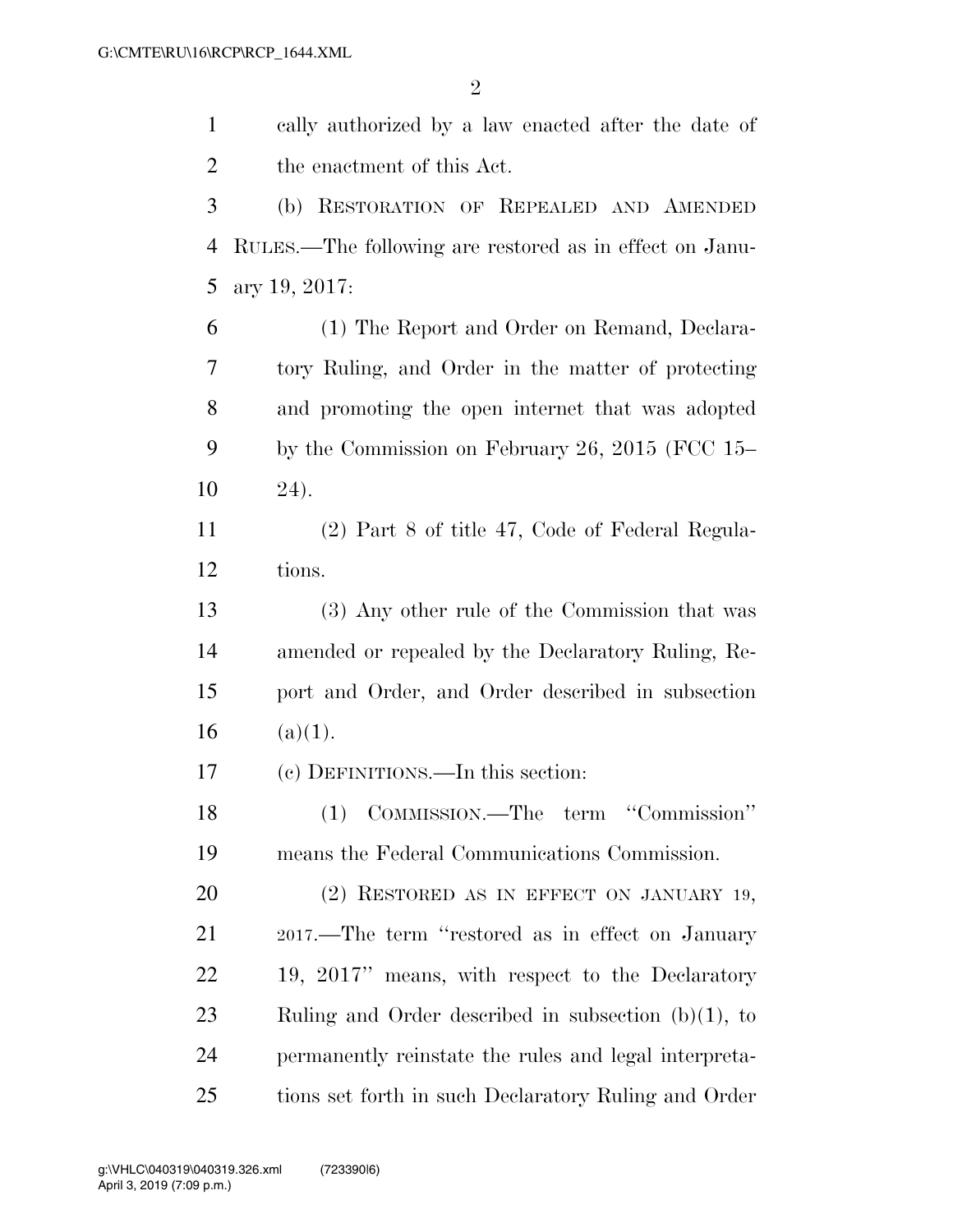(as in effect on January 19, 2017), including any decision (as in effect on such date) to apply or for- bear from applying a provision of the Communica- tions Act of 1934 (47 U.S.C. 151 et seq.) or a regu- lation of the Commission. (3) RULE.—The term ''rule'' has the meaning given such term in section 804 of title 5, United States Code. **SEC. 3. EXCEPTION TO ENHANCEMENT TO TRANSPARENCY REQUIREMENTS RELATING TO PERFORM- ANCE CHARACTERISTICS AND NETWORK PRACTICES FOR SMALL BUSINESSES.**  (a) IN GENERAL.—The enhancements to the trans- parency rule relating to performance characteristics and network practices of the Commission under section 8.3 of title 47, Code of Federal Regulations, as described in paragraphs 165 through 184 of the Report and Order on Remand, Declaratory Ruling, and Order in the matter of protecting and promoting the open internet that was adopted by the Commission February 26, 2015 (FCC 15– 24), shall not apply to any small business. (b) SUNSET.—Subsection (a) shall not have any force or effect after the date that is 1 year after the date of

the enactment of this Act.